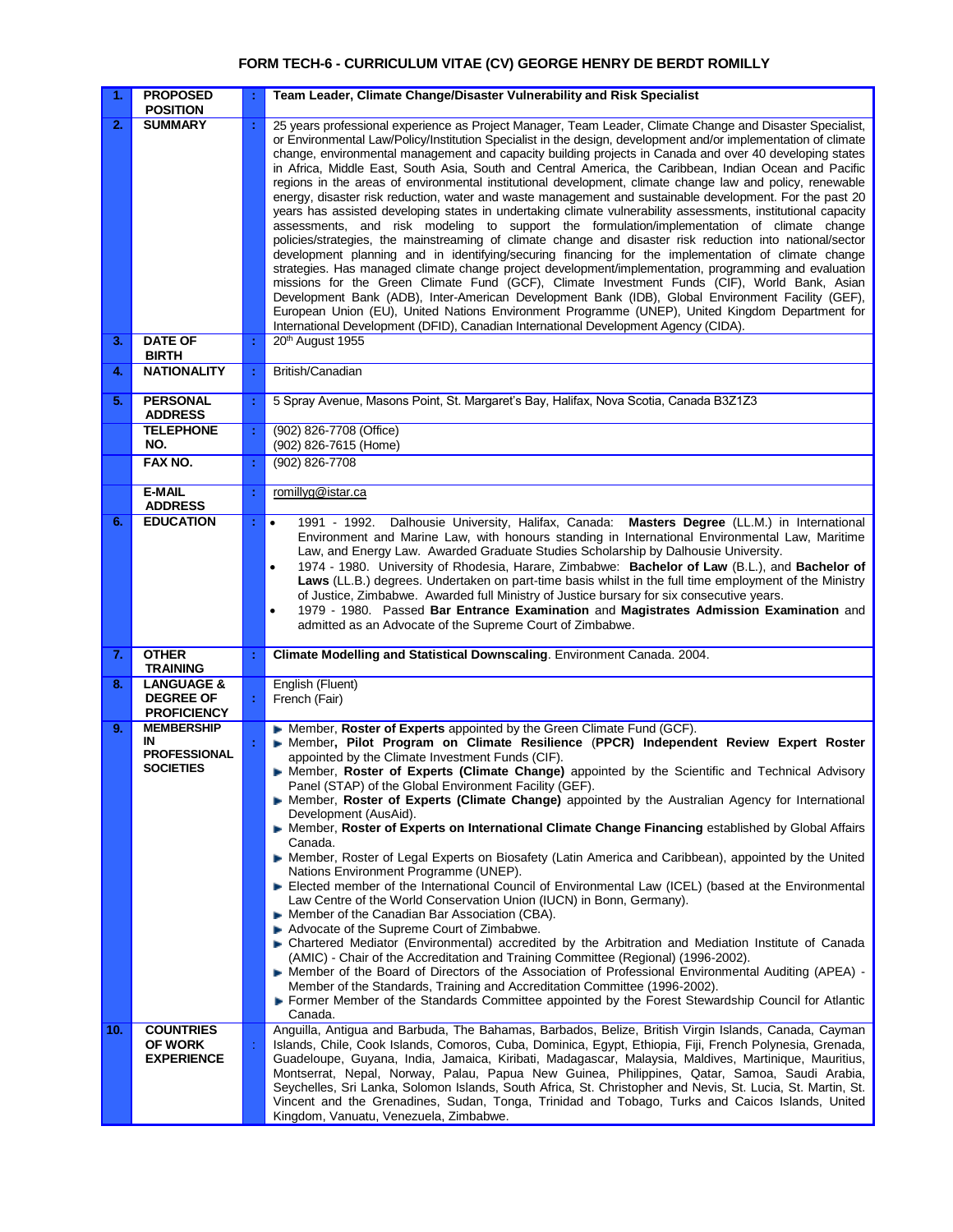# **1993 to Present**

**: : : :**

EMPLOYER

POSITION HELD AND DESCRIPTION OF DUTIES

## **de Romilly & de Romilly Ltd., Environmental and Labour Consultants.**

President - Sustainable Development Law, Policy and Institutions Adviser/Legal Draftsman/Climate Change and Disaster Management Specialist.

Providing professional, technical and consultancy services in the areas of climate change adaptation/mitigation, disaster risk reduction, maritime law and policy, environmental and resource management law and policy, conservation law and policy, and the establishment of legal/policy and institutional structures for sustainable development (*see section 12 below for relevant project experience*).

**2008 – Present, Nova Global Sustainable Energy Limited.** President. Providing sustainable energy management, financing and technical services to clients in Canada and internationally. Team Leader responsible for the project design and preparation of the feasibility studies for: (a) 30 million liter municipal solid waste (MSW) to cellulosic ethanol project in Atlantic Canada; (b) 100 million gallon ethanol dehydration and trans-shipment facility in Atlantic Canada utilizing Brazilian feedstock; (c) US\$650 million bio-energy (ethanol from sugarcane and aviation biofuel from Jatropha) project in Sinnar State, Sudan; (d) forestry waste to bio-energy project in Papua New Guinea. Currently developing:

- public/private sector "first generation" sugarcane/ethanol/co-generation project on 63,000 hectares of degraded and undeveloped arable land in Sudan;
- Jatropha to aviation bio-diesel project on 8,500 hectares of marginal land in Sudan.

Team Leader retained by the Government of Dominica and the United Nations Development Programme (UNDP) to undertake an assessment of the legal, policy and financial impediments to private sector engagement in renewable energy business opportunities. Team Leader working with the Dominica Air and Sea Ports Authority (DASPA) to undertake energy efficiency audits and renewable energy conversions of key public buildings with private sector financing to guide the design of an energy reduction program.

**1995 - Present. Canadian Environmental Mediation Services.** Founding Partner - Chartered Environmental Mediator. Providing environmental mediation services.

**1991 - Present. Dalhousie University/Saint Mary's University/ Technical University of Nova Scotia (TUNS).** Lecturer (Part time). Develop/undertake environmental management training seminars for Department of Environment Legal Counsel, state prosecuting attorneys, defense lawyers, and environmental managers/technicians.

**1992 - 1995. Meridian Enterprises.** Environmental Law, Policy and Institutions Adviser. Project Manager for the design and feasibility/environmental impact study for wastewater treatment plant for the coastal city of Coquimbo (pop. 100,000) - undertaken for the largest Chilean state owned utility corporation *la Corporacion de Fomento de la Produccion* (CORFO), with funding from the Canadian International Development Agency (CIDA).

**1992 - 1993 P. Lane and Associates Limited, Environmental Consultants.** Senior Environmental Lawyer. Review of environmental impact assessment legislation, environmental protection legislation, maritime and coastal protection laws, land planning laws, and engineering regulations, codes and standards as part of various feasibility/environmental impact studies.

**1992. United Nations Development Programme (UNDP)/ Global Environment Facility (GEF).**  Environmental Law, Policy and Institutions Consultant. Institutional, legal and policy review/evaluation of environmental protection programs, marine pollution programs, land and coastal planning programs in the Republic of Egypt as part of a feasibility study for a Global Environment Facility (G.E.F.) funded by United Nations Development Program (UNDP).

**1991. Canadian International Development Agency (CIDA).** Environmental Law, Policy and Institutions Consultant. Evaluation of the environmental policy, institutional and administrative capabilities of the Canadian International Development Agency (CIDA) and development of environmental impact assessment (EIA) procedures.

**1989-1991. United Nations Development Programme (UNDP)/Government of Seychelles.**  Legal/Technical Advisor to the Department of Environment, Design, establishment and implementation of a comprehensive policy, legal and institutional framework for the newly created Department of Environment, including design and development of US\$70 million 10-year Environmental Management Plan that included three Global Environment Facility (G.E.F.) (pilot phase) projects.

**1987-1988. Ship's Master.** Master in charge of various small ships (excess of 30, 000 sea miles).

**1973 – 1986. Ministry of Justice, Government of Zimbabwe.** Senior Provincial Magistrate, (1984 - 1986); Provincial Magistrate, (1983 - 1984); Senior Magistrate, (1982); Magistrate, (1980 - 1981); (1979); State Prosecutor; (1978 – 1979) National Service; Executive Secretary to Government Commission of Enquiry under the Chairmanship of the Chief Justice, (1977); Legal Assistant to the Secretary for Justice, (1976); Clerk of Court, (1973 - 1975). Appointed to the Judicial Bench at the unprecedented age of twenty four years. Exercised judicial responsibilities in Civil, Criminal and Juvenile Courts, Housing and Rent Courts, Liquor Licensing Tribunals, and presided over inquests and adoption proceedings, insolvency applications and exercised appellate jurisdiction when chairing hearings of the Court of Appeal for Community Courts.

#### **11. EMPLOYMENT RECORD** FROM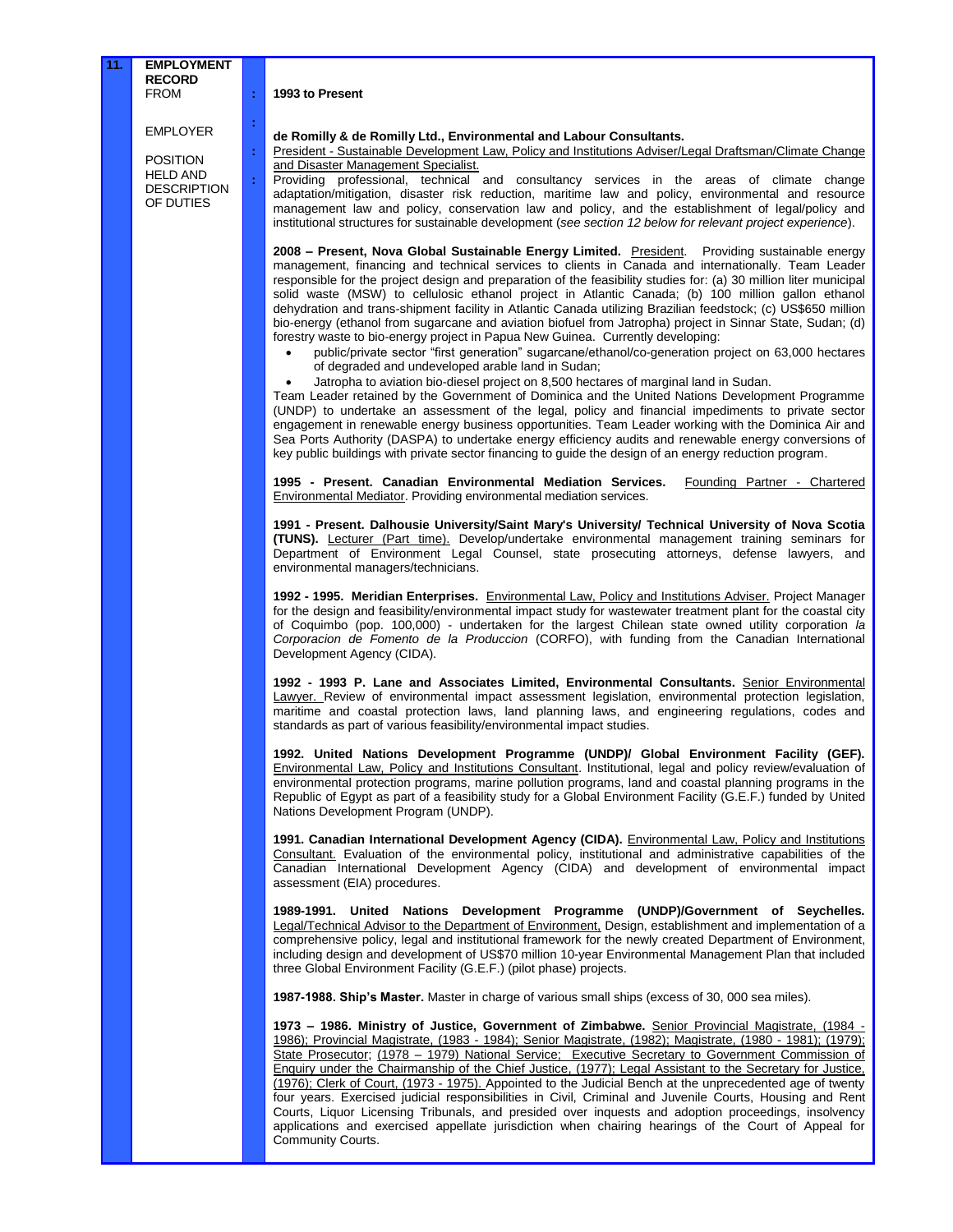*Strengthen Capacity for Managing Climate Change Risks*

*Climate Change Law and Policy*

*Development of Sustainable Climate Change Financing*

*Evaluation of viable climate change adaptation and disaster risk reduction options*

#### **: Climate Change Adaptation and Disaster Risk Reduction Assignments**

*Climate Change Vulnerability and Risk Assessment (CCVRA) – Western Main Road Corridor Design and Construction.* Grenada. September 2020 to March 2021. Climate Change Specialist retained by the Grenada Ministry of Infrastructure Development, Public Utilities, Energy, Transport and Implementation to undertake the Climate Change Vulnerability and Risk Assessment (CCVRA) for the Western Main Road Feasibility Study and Detailed Design and Construction Supervision Project funded by the United Kingdom Department for International Development (DFID) and the Caribbean Development Bank (CDB).

*National Adaptation Plan (NAP) Project*. Antigua and Barbuda. June 2020 to June 2021**.** Legal Adviser retained under Green Climate Fund (GCF) National Adaptation Plan (NAP) project to provide legal advice and legal drafting services to the Antigua and Barbuda Department of Environment.Key outputs include:

- development and operationalization of an Access to Justice Programme for Environmental Matters to implment the *Regional Agreement on Access to Information, Public Participation and Justice in Environmental Matters in Latin America and the Caribbean 2018* (*Escazú Agreement 2018*), with particular focus on climate change adaptation as well as drafting of corresponding legislation;
- (b) development of draft legislation to create an enabling environment for national adaptation planning and action and to implement the *Paris Agreement*;
- (c) legal inputs into and review of the draft National Adaptation Plan (NAP).

*Climate Policy and Institutions Facility (PIF) – Nepal.* April 2020 to March 2021. International Climate Change Financing Specialist retained by the United Kingdom Department for International Ddevelopment (DFID) under the £1.7 million Policy and Institutions Facility (PIF) program that supports the Nepal Ministry of Forests and Environment (MoFE) in building capacity to access international climate change financing, including the preparation/design of projects funded by the Green Climate Fund (GCF). Key activities include the development and drafting of agreed rules and regulations on climate financing allocation at the national level that will help the Federal Government implement the *Paris Agreement* and allocate climate financing to the Provinces and Local Governments for resources coming from various sources (domestic, bilateral, multilateral, international.).

*Food Security and Food Sustainability Legislation.* British Virgin Islands. February to June 2020. Legal Draftsman retained by the Ministry of Agriculture and Fisheries of the Government of the Virgin Islands to develop and draft legislation to implement recommendations contained in recent review of agriculture and fisheries legislation while addressing priority issues of the new administration, in particular to establish the legislative framework for the newly merged Department of Agriculture and the Department of Fisheries while building resilience to climate change impacts affecting food security. Drafted the *Virgin Islands Food Security and Food Sustainability Bill,* and facilitated broad-based stakeholder consultation on the proposed legislation during social distancing restrictions imposed by the COVID-19 pandemic.

*Environmental Management and Climate Resilience Legislation*. British Virgin Islands. September 2019 to March 2020. Legal Draftsman retained by the Ministry of Natural Resources and Labour of the Government of the Virgin Islands to develop and draft legislation to implement recommendations contained in the *Green Paper - Proposed Environmental Management and Climate Change Adaptation Bill*, while addressing priority issues of the new administration, in particular to fully translate the *Marine Estate Administration Policy* into a legislative framework. Drafted the following: (a) *Virgin Islands Environmental Management and Climate Resilience Bill*, 2019; and (b) *Virgin Islands Marine Estate Administration and Coastal Zone Management Bill,* 2020.

**Building Safety and Resilience in the Pacific (BSRP).** Pacific Region. September 2019 to January 2020. Climate Change and Disaster Risk Specialist retained by the European Union (EU) to undertake the end of program evaluation of the EUR20 million BSRP program in the Pacific Region, which included detailed incountry project evaluations in Fiji, Solomon Islands, Tonga and Vanuatu to review/report on capacity building (regional, national, local levels) to implement the the *United Nations Framework Convention on Climate Change* (UNFCCC) and the *Sendai Framework on Disaster Risk Reduction* (DRR).

*OECS Climate Change Adaptation Strategy and Action Plan (CCASAP) – Inception Phase.* Caribbean Region. May 2019 to January 2020. Team Leader retained by Agence Française de Développement (AFD) and Expertise France to build capacity in 12 participating countries (Anguilla, Antigua, British Virgin Islands, Dominica, Grenada, Guadaloupe, Martinique, Montserrat, St. Kitts and Nevis, St Lucia, St, Martin, and St Vincent and the Grenadines) to develop and finance OECS Climate Change Adaptation Strategy and Action Plan to address climate change vulnerability, risks and capacity constraints and implement commitments under the *Paris Agreement* concluded under the *United Nations Framework Convention on Climate Change* (UNFCCC),

*Green Climate Fund Readiness Project.* Dominica. January 2019 to April 2020. Retained as Climate Change Specialist (International) to support the National Designated Authority (NDA) in building capacity in civil society in Dominica to access international climate change financing under the Green Climate Fund (GCF). Developed and drafted, through broad-based consultative process with over 100 civil society organisations, the Project Concept Paper for a US\$10 million capacity building program to be funded by the GČF.

*National Land Policies in the Context of Climate Change Adaptation and Sustainable Land Management.* Anguilla, British Virgin Islands, Grenada, Saint Vincent and the Grenadines. November 2016 to September 2018. Team Leader/ Climate Change Policy Specialist retained under the European Union (EU) funded Global Climate Change Alliance (GCCA) project to support and assist in the development in four OECS countries, through broad-based consultative process, National Land Policies address risks from climate change and disasters while building capacity for sustainable land management.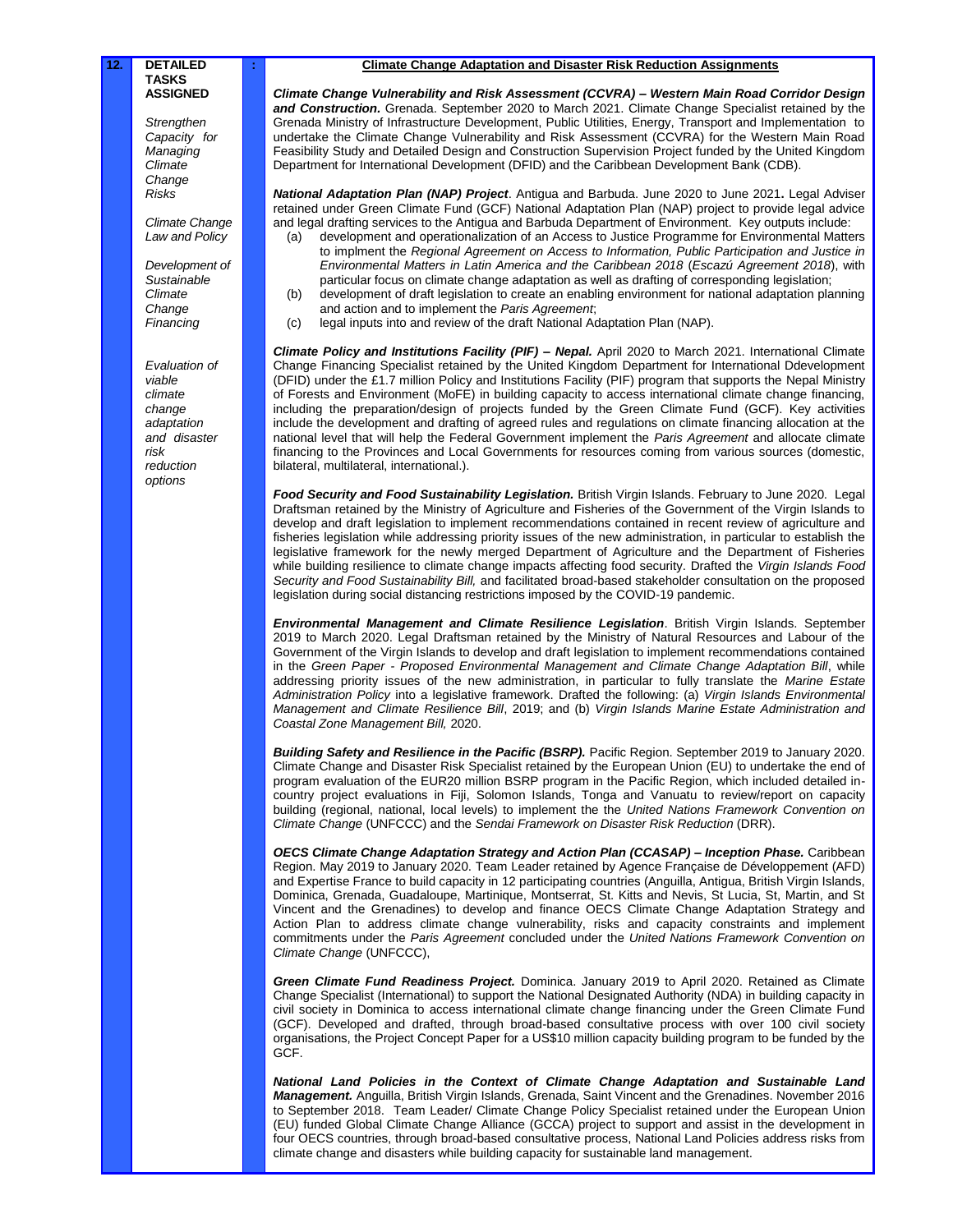*Strengthen Capacity for Managing Climate Change Risks*

*Climate Change Law and Policy*

*Development of Sustainable Climate Change Financing*

*Evaluation of viable climate change adaptation and disaster risk reduction options*

### **: Climate Change Adaptation and Disaster Risk Reduction Assignments**

*Special Service Agreement: Green Climate Fund (GCF) Readiness 2 Project (Demonstrating GCF Enhanced Direct Access in the Public, Private, and Civil Society Sectors).* Antigua and Barbuda, Dominica, and Grenada. May 2017 to February 2018. Climate Change Legal/Policy Specialist retained by the Green Climate Fund to support capacity building of the National Designated Authority (NDA) of the Governments of Antigua and Barbuda, Dominica and Grenada to increase access to intenational climate change finacing including the accreditation of the National Implementing Entity (NIE) for the GCF. Undertook review of the *Grenada Climate Resilience, Environment and Natural Resources Bill 2018*, and drafted revisions to the legislation to facilate direct access accreditation to the Green Climate Fund. Supported the design of the Enhanced Direct Access (EDA) project funded by the Green Clmate Fund, which included an evaluation of GCF policies, GCFs investment framework, results management framework, and safeguard guidelines, and technical support to three governments during project design, preparation and approval by GCF.

*Technical Assistance to the Environment Program.* Trinidad and Tobago. June 2016/September 2018. Team Leader/Climate Change Specialist retained by the European Union (EU) to support the Government of Trinidad and Tobago address the challenges of pursuing a low-carbon climate resilient development path. Supported and assisted the Ministry of Planning and Development in undertaking climate modelling, and climate change vulnerability and risk assessments to guide the review/revision of the *National Climate Change Policy.* Eight sector vulnerability and risk assessments developed and presented in a geo-spatial format to: (a) provide a comprehensive picture of the impacts of climate change, climate variability and projected climate change impacts; and (b) facilitate decision-making and development planning on climate change risk management by key agencies. Led the development, through broad-based consultative process, of the *Strategic Framework for Climate Change Risk Management for Trinidad and Tobago*, including an action plan to access international climate change financing. Developed and provided training program on community climate change vulnerability and risk mapping to the Trinidad Office of Disaster Preparedness and Management (ODPM) and the Tobago Emergency Management Office (TEMA) and 10 other government agencies.

*Global Climate Change Alliance (GCCA) Program.* Caribbean Region. November 2016 to September 2018. Team Leader/ Climate Change Policy Specialist retained under the European Union (EU) funded Global Climate Change Alliance (GCCA) National Land Policies in the Context of Climate Change Adaptation and Sustainable Land Management project. Tasked to identify deficiencies in the existing legal, institutional and policy framework and draft national policies and legislation to strengthen the legal and institutional framework for sustainable land management, climate change risk management and disaster risk. Coordinated the development in four OECS countries (Anguilla, British Virgin Islands, Grenada, Saint Vincent and the Grenadines) through broad-based consultative process, of National Land Policies address risks from climate change and disasters while building capacity for sustainable land management. Culiminated in the preparation of: (a) *National Land Policy for Anguilla*; (b) *Virgin Islands Land and Marine Estate Policy*; (c) *Grenada National Land Policy*; and (d) *National Land Policy for St. Vincent and the Grenadines.* Develped and drafted legal provisions to give effect to the *Grenada National Land Policy* that are to be included in the proposed environmental legislation for Grenada.

*Development of Environmental Regulations for the Environmental Protection and Management Act of 2015***.** Antigua and Barbuda. June 2016 to February 2017. Retained under the European Union (EU) funded Global Climate Change Alliance (GCCA) project to support and assist the Government of Antigua and Barbuda with the development and drafting of Regulations to manage greenhouse gas emmissions and other pollutants and establish an environmental management and climate change financing system. Drafted the *Paris Agreement Regulations 2017* that establishes the: (a) regulatory, administrative and financing framework; and (b) monitoring reporting and verification (MRV) framework, to implement the commitments of the *Paris Agreement* under the *United Nations Framework Convention on Climate Change* and required to support direct access financing by the Green Climate Fund.

Development of Climate Resilient Water, Sanitation and Hygiene Program. August 2015 to March 2016. Ethiopia and Nepal. Senior Climate Change Adaptation and Climate Modelling Specialist retained by the United Kingdom Department for International Development (DFID) to undertake climate modelling and climate change vulnerability assessment, feasibility assessment and preliminary design for the US\$70 million (50 million pounds Sterling) climate and disaster resilient water, sanitation and hygiene program in Ethiopia and Nepal funded by the International Climate Funds (ICF).

*Support Facility for the Development of the Intended Nationally Determined Contributions (INDCs) – Kiribati (2015-MS-016-15DDU0C006)*. Kiribati. May to October 2015. Retained as International Expert (Climate Change Adaptation) by Expertise France (French international technical expertise agency within the French Ministries of Foreign Affairs and Economy) to support and assist the Government of Kiribati in the development, drafting and approval by Cabinet of the country's *Intended Nationally Determined Contributions* (INDCs) to the United Nations Framework Convention on Climate Change, Undertook climate change vulnerability assessments to develop the Kiribati INDC which defines priority measures required to implement the *Kiribati Joint Implementation Plan on Climate Change and Disaster Risk Management* (KJIP) (2014), including the design of projects to facilitate direct access to international climate change financing through the Green Climate Fund.

*Review, Update and Support the Enactment of Environmental Management, Climate Change and Biodiversity Conservation Bill.* British Virgin Islands. March to September 2015. Retained under the European Union (EU) funded Global Climate Change Alliance (GCCA) project to support and assist the Government of the Virgin Islands in the development and drafting of integrated legislation for environmental management, climate change and ecosystem management.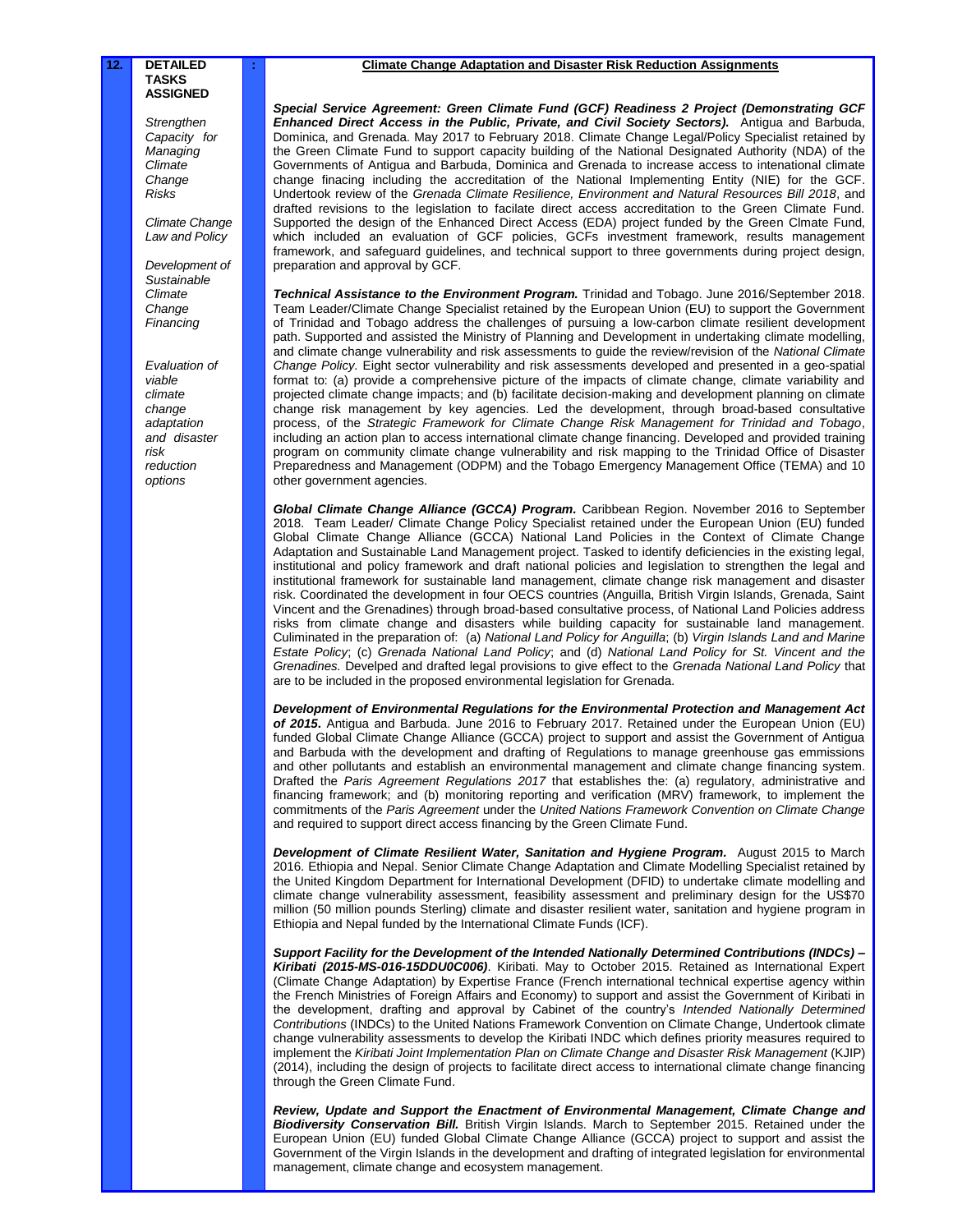*Climate Change Law and Policy*

*Strengthen Capacity for Managing Climate Change*

*Development of Climate and Disaster Resilience Strategy and climate change financing framework*

*Sustainable Climate Change Financing*

*Evaluation of viable climate change adaptation and disaster risk reduction options*

*Use and application of sectorial vulnerability models* 

*Integrated Vulnerability Assessment* 

*Climate modelling* 

#### **: Climate Change Adaptation and Disaster Risk Reduction Assignments**

*Dominica's Third National Communications under the UNFCCC.* December 2014 to June 2019. International Consultant/Team Leader retained by the Global Environment Facility (GEF), United Nations Environment Programme (UNEP) and the Government of Dominica to support the development of Dominica's Third National Communications under the *United Nations Framework Convention on Climate Change.* Undertook climate modeling and climate vulnerability assessments, and developed the *Low Carbon Climate Resilient Policy* to be filed with Third National Communications. Developed Dominica`s *Nationally Determined Contributions* (NDC) which includes the design of priority mitigation and adaptation projects to be funded by the Green Climate Fund (GCF).

*Review of Environmental Laws, Policies and Institutional Frameworks for Environmental Management and Sustainable Development in the Context of Climate Change*. Trinidad and Tobago. October 2014 to July 2015. Team Leader/Climate Change Law/Policy/Institutional Specialist retained by the Inter-American Development Bank (IDB) and the Government of Trinidad and Tobago to undertake the review of environmental laws, policies and institutional frameworks for environmental management and sustainable development in the context of climate change. Tasked to identify deficiencies in the existing legal and policy framework and draft legislation to strengthen the legal and institutional framework for climate change (adaptation and mitigation) management and disaster risk reduction in regards to the functions of the Environmental Management Authority which has the legal mandate for environmental management and sustainable development. Developed the legal, institutional and operational structures to establish a national climate change trust fund that will facilitate direct access to international climate change financing under the *United Nations Framework Convention on Climate Change* (UNFCCC), including through the Green Climate Fund and Adaptation Fund.

*Palau Climate and Disaster Resilient Low Carbon Policy*. Palau. July 2014 to June 2015. Team Leader/Climate Change Law/Policy/Institutional Specialist retained by the European Union (EU) and the Deutsche Gesellschaftfür Internationale Zusammenarbeit (GIZ) on behalf of the German Federal Ministry for Economic Cooperation and Development (BMZ) to assist the Government of Palau in the development and adoption, utilising a broad-based integrated climate risk and vulnerability assessment process, of a climate change and disaster management policy and action plan that is to provide clear national guidance for decision making and actions that will build the resilience of Palau to climate change and disasters, reduce greenhouse gas emissions and articulate Palau's position on climate change and disaster risk reduction across all sectors and at all levels (community, state, national. international) while establishing the institutional framework to support access to international climate change financing including through the Green Climate Fund and Adaptation Fund.

PPTA 8362-PNG: Strategic Program for Climate Resilience. Papua New Guinea. August 2013 to July 2014. Team Leader/Climate Change Specialist retained by ADB to: (i) prepare the design of the US\$30 million PNG *Strategic Program for Climate Resilience* (SPCR) Implementation Project) funded through the Pilot Program for Climate Resilience (PPCR) under the Climate Investment Fund (CIF); (ii) conduct climate modelling, vulnerability assessments, technical, economic, financial, environmental and social due diligence; (iii) develop the architecture for the PNG Climate Change Trust Fund; (iv) prepare project documentation required for ADB Board approval; and (v) design the enabling framework (policy, vulnerability assessment screening, training, upgrading of engineering design, capacity building, economic assessment) to address risks to critical coastal infrastructure from climate change.

Sustainable Climate Change Financing Technical Support. British Virgin Islands (BVI). June 2012 to April 2015. Climate Change Policy Specialist retained by the Government of the British Virgin Islands and the Caribbean Community Climate Change Center (CCCCC) to provide technical guidance and support to the High-Level Technical Working Group established by Cabinet to develop and legally establish a sustainable financing mechanism (Climate Change Trust Fund) to support the implementation of the *BVI Climate Change Policy,* a 10 year strategy for low carbon, climate and disaster resilient development in the British Virgin Islands. Developed the broad-based consultative process to design the architecture for the BVI Climate Change Trust Fund which includes the following elements: (a) establishing the Trust Fund administrative structure/governance and operations; (b) Identifying market-based source of capitalization for the Trust Fund; *(c) e*stablishing Trust Fund mechanisms for revenue collection and management; (d) instilling effective governance for the Trust Fund; (e) supporting efficient implementing arrangements for the Trust Fund including uses of Trust Fund monies; (f) facilitating monitoring, reporting and verification (MRV) for the Trust Fund. The *Virgin Islands Climate Change Trust Fund Act 2015* was adopted by the House of Assembly on the 24<sup>th</sup> March 2015.

*Situation Analysis (PPCR1/2011/1.1) – Pilot Program for Climate Resilience (PPCR), Samoa (Phase 1* PPCR). July 2012 to January 2013. Retained by World Bank as Team Leader/Climate Change Adaptation Specialist to undertake, as key part of project preparation, comprehensive vulnerability analysis and climate modeling to prepare national and sector climate risk profiles, institutional/legal/policy analyses, assessment of the current status of community based adaptation and ecosystem based adaptation in Samoa, and develop a project framework for adoption of an appropriate mix of hard and soft engineering interventions for climate change adaptation (CCA) and disaster risk reduction (DRR) and facilitate access to international climate change financing to guide the implementation of Samoa's US\$35 million *Climate Resilience Investment Programme* (CRIP) funded through the Pilot Program for Climate Resilience (PPCR) under the Climate Investment Fund (CIF).

*TA 7827-REG: Developing the Strategic Program for Climate Resilience (SPCR) in Papua New Guinea and Tonga.* Pacific Region. July 2011 to June 2012. Climate Change Mainstreaming Specialist retained by the Asian Development Bank (ADB) to assist the Governments of Papua New Guinea and Tonga in the design/development of their respective *Strategic Program for Climate Resilience (SPCR)* funded through the Pilot Program for Climate Resilience (PPCR) under the Climate Investment Fund (CIF). Coordinated the preparation of the US\$20 million Tonga SPCR and US\$30 million Papua New Guinea SPCR projects, which were undertaken through a process of climate modeling, vulnerability assessments, and the scoping, reviewing, analysis and integration of possible ongoing plans and programs. The assignment involved coordinating, at the national, district and local levels, a series of sector and community Vulnerability and Risk Assessments, Capacity Assessments, Climate Resilience Assessments, and the identification of a range of feasible technology and investment options to support the integration of climate change adaptation (CCA) and disaster risk management (DRM) into national and sectoral planning processes. Undertook a series of consultations with international and regional development partners to identify current and proposed financing for Tonga and Papua New Guinea climate change programs and ensure synergy with the proposed PPCR investment program.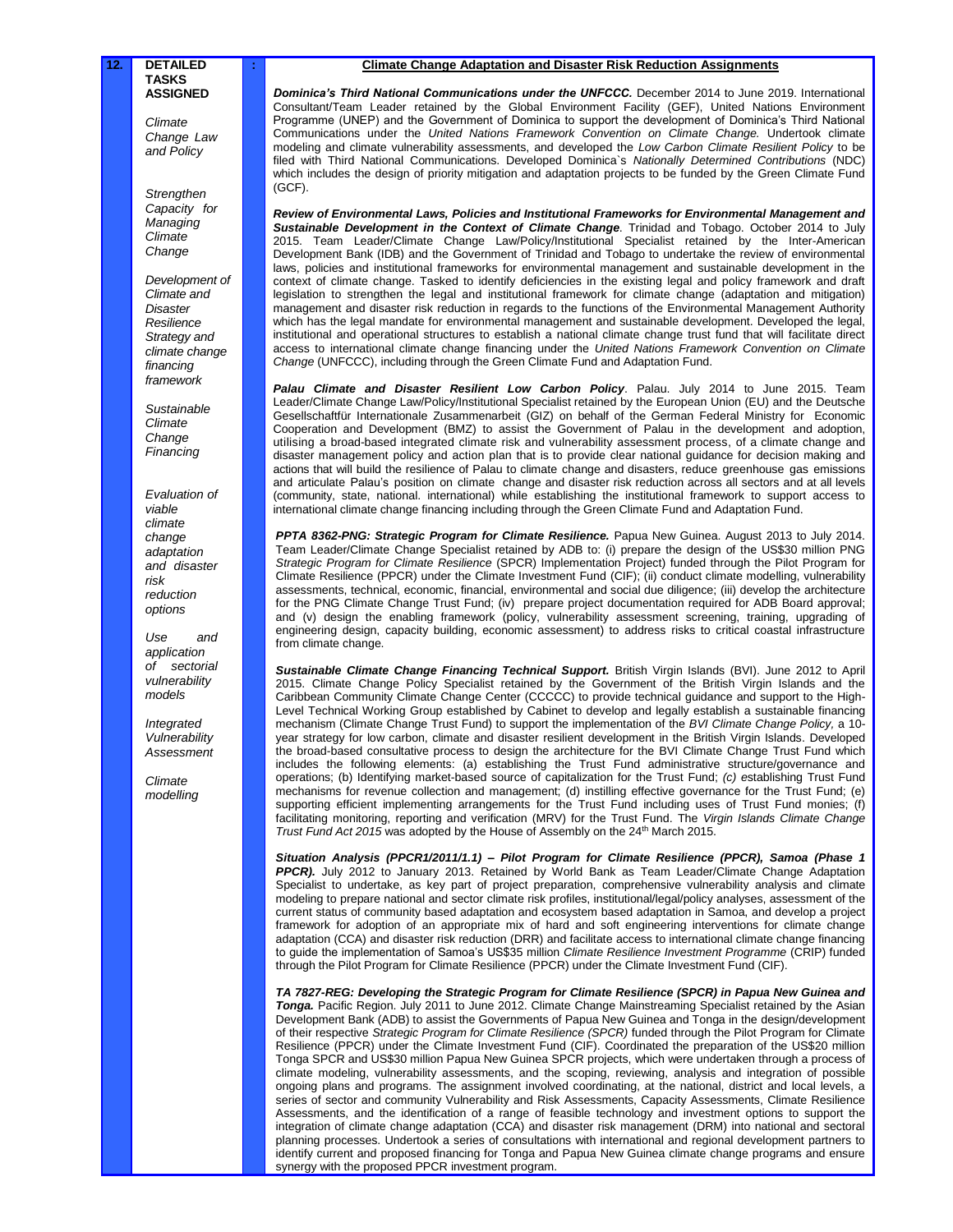*Strategic Program on climate Resilience*

*Low Carbon Climate Resilient Development Strategy* 

*Use and application of sectorial vulnerability models* 

*Integrated Vulnerability Assessment* 

*Climate modelling*

*Climate Change and Disaster Risk Management Policy*

*Sustainable Climate Change Financing*

*Strengthen Capacity for Managing Climate Change and Disasters* 

*Evaluation of viable climate change adaptation technology options*

*Communitybased Climate Change Vulnerability Mapping Adaptation Planning*

#### **: Climate Change Adaptation and Disaster Risk Reduction Assignments/contd.**

*REG RSC-C13446. Pacific Region – Pilot Program on Climate Resilience (PPCR).* Pacific Region. November 2011 to October 2012. ADB Staff Consultant (Climate Change Adaptation Specialist) retained to assist Pacific Regional Agencies in the development of the Pacific region US\$10 million *Strategic Program on Climate Resilience* (SPCR) funded under the Climate Investment Fund (CIF). Undertook integrated climate modeling and climate vulnerability assessment for Pacific island states. Coordinated a series of consultations amongst regional agencies and Pacific Island Countries to facilitate understanding and achieve consensus among stakeholders regarding priority climate change adaptation and disaster risk reduction investment options under the Regional SPCR, and to develop linkages and synergies with the Tonga and Papua New Guinea SPCRs. Undertook a series of consultations with international and regional development partners to identify current and proposed financing for Pacific regional climate change and disaster management programs and ensure synergy with the proposed PPCR investment program. Assisted Pacific regional agencies in formal presentation to the Pilot Program for Climate Resilience Steering Committee (PPCR-SC).

Strategic Program for Climate Resilience (SPCR) in Dominica. Dominica (Caribbean Region). August 2011 to June 2012. World Bank staff consultant retained as Team Leader/Climate Change Mainstreaming Specialist to lead technical team retained to assist the Government of Dominica in the development of its US\$65 million *Low Carbon Climate Resilient Development Strategy* and compendium *Strategic Program for Climate Resilience (SPCR)* funded through the Pilot Program for Climate Resilience (PPCR) under the Climate Investment Fund (CIF). The preparation of Dominica's *Low Carbon Climate Resilient Development Strategy* and SPCR - a 10-year national strategy and investment program for low carbon climate resilient development - required a process of climate modeling, vulnerability assessments, and the scoping, reviewing, analysis and integration of possible ongoing plans and programs. The assignment involved coordinating, at the national, sector, district and local levels, a series of vulnerability and Risk Assessments, Capacity Assessments, Climate Resilience Assessments, and the identification of a range of feasible technology and investment options for building a low carbon climate resilient "Green Economy". Assisted the PPCR Private Sector Thematic Working Group in undertaking a sector vulnerability assessment and the identification of viable technology and investment projects to address priority climate change and disaster risks to Dominica's private sector. Proposed investment options include the establishment of a sustainable financing mechanism to provide sustainable, long-term support for the implementation of priority disaster risk reduction, mitigation and adaptation measures under the *Low Carbon Climate Resilient Development Strategy* and compendium *Strategic Program for Climate Resilience (SPCR)*. A cost-benefit analysis was undertaken of proposed investment options to define the economic benefits of proposed investment options. Assisted the Government in organizing and convening an international donor's and development partners meeting to mobilize financing for Dominica's *Low Carbon Climate Resilient Development Strategy*.

*Climate Change and Disaster Risk Management Policy and Sustainable Climate Change Financing.*  February 2011 – March 2012. Cook Islands. Retained by the Government of the Cook Islands to guide and coordinate the formulation of the *Cook Islands Climate Change and Disaster Risk Management Policy* on a project funded by the Government of Italy. The development of this policy, through broad-based stakeholder consultation, included climate modeling and a vulnerability assessment to evaluate/prioritize climate change and disaster risks/impacts on key social, environmental and economic elements, a comprehensive review and evaluation of existing disaster and adaptation-related legislation/institutional structures, the identification of potential project opportunities for adaptation and building resilience to disaster and climate change risks, and a comprehensive public awareness and outreach program to support the development of the policy. The policy was developed in coordination with the formulation of the *Joint National Action Plan for Disaster Risk Management and Climate Change* (JNAP) (supported by UNDP) and the establishment of a mechanism (Trust Fund) for sustainable financing of priority technology and investments under the Policy and JNAP.

Supporting Government Planning in Building Climate Resilience (TA-7524 NEP) June 2010 to November 2010.Retained by the World Bank/Asian Development Bank/International Financial Corporation (IFC) as Team Leader under the Asian Development Bank Technical Assistance (TA) to support the Government of Nepal in the design and development of its US\$110 million *Strategic Program for Climate Resilience (SPCR)* funded through the Pilot Program for Climate Resilience (PPCR) under the Climate Investment Fund (CIF). The preparation of Nepal's SPCR - a national program and priorities for enhancing climate resilience - required a process of climate modeling and vulnerability assessments, and the scoping, reviewing, analysis and integration of possible ongoing plans and programs. Climate change modelling was undertaken to define impacts on vulnerable sectors and ecosystems. The assignment involved coordinating, at the national, sector, district and local levels, a series of vulnerability and Risk Assessments, Adaptive Capacity Assessments, and Climate Resilience Assessments, and the identification of a range of feasible options for building climate resilience in accordance with the PPCR objectives and design elements. The team assisted the Ministry of Environment (MOE) and the National Planning Commission (NPC) in organizing a series of workshops and national consultations to facilitate understanding among stakeholders regarding the approach of reviewing, analysis and prioritization of possible climate change adaptation plans, and in identifying viable adaptation technologies/options and associated costs. Undertook a series of consultations with international and regional development partners to identify current and proposed financing for Nepal's climate change programs and ensure synergy with the proposed PPCR investment program. Assisted the International Financial Corporation (IFC) and the Nepal Chamber of Commerce and Industry in the identification of viable technology and investment projects to address priority climate change risks to Nepal's private sector. The assignment also involves the design of appropriate institutional and financial management structures – including the establishment of a Climate Change Risk Management Capacity within the Ministry of Environment - to ensure the timely, transparent and efficient disbursement of the US\$110 million PPCR funds in accordance with World Bank/ADB /IFC Guidelines.

*Protecting Island Biodiversity and Traditional Culture in Pacific Island Communities through Community-Based Climate Change Risk Assessment Project (TA 6420-REG).* December 2009 to February 2011. Retained as Climate Change Specialist under the Asian Development Bank funded Small Grants Activities (SGA) program. Providing technical assistance to the World Wide Fund for Nature (WWF Cook Islands) to design and undertake Community-Based Adaptation (CBA) including integrated climate modeling and vulnerability and risk mapping using Geographical Information System (GIS), community climate change risk assessment, an adaptive capacity assessment, and community adaptation planning/management through the incorporation of ecosystem approaches addressing natural resource assets of vulnerable communities.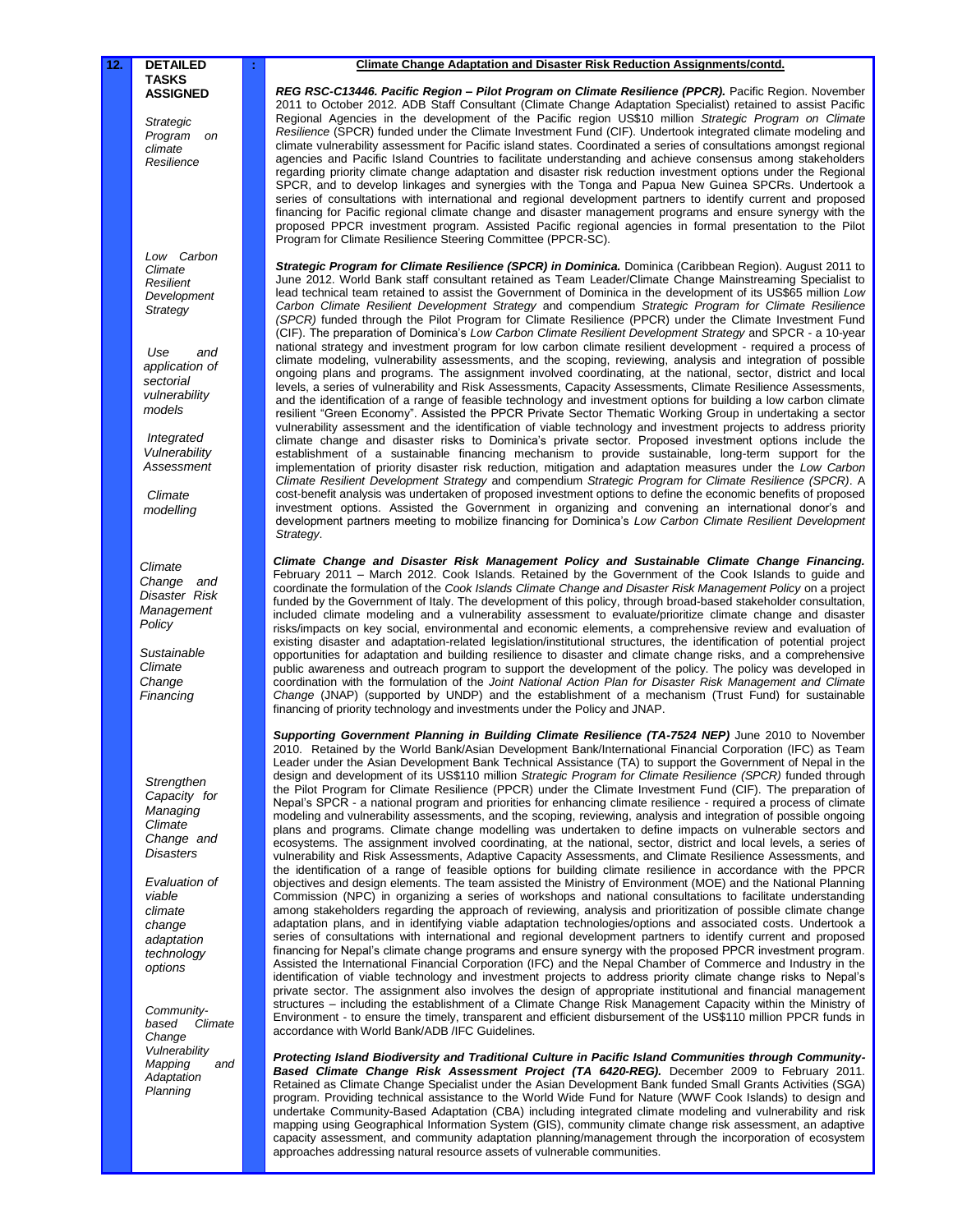Community*based Climate Change Vulnerability Mapping and Adaptation Planning*

*Strengthening*  Capacity *Managing Climate Change and the Environment*

*Climate Change and Health Vulnerability Assessment* 

*Integration of Climate Change into Environmental Impact Assessment (EIA)* 

*Climate Change Vulnerability Assessment and Adaptation Strategy*

*Development of climate change financing program* 

*Development of Climate Change Adaptation Policies and Action Plan*

*Sustainable Climate Change Financing*

*Development of 5-year climate change adaptation program* 

*Sustainable Land Management (SLM) Project.* Dominica. January 2009 to December 2011. Retained by the United Nations Development Programme (UNDP) as International Adviser (Team Leader) to the Government of Dominica under the Global Environment Facility (GEF) funded SLM project that developed national capacities for sustainable land management and climate change adaptation management in government, civil society institutions and user groups, and mainstream sustainable land management considerations into government planning and strategy development. Coordinated community-based vulnerability mapping/adaptation planning in 10 pilot communities in collaboration with GEF/World Bank funded *Special Program on Adaptation to Climate Change (SPACC).*

*Strengthening Capacity for Managing Climate Change and the Environment (ADB-TA TA-6420)* Nepal. July to August 2008. Retained as Climate Change Adaptation Specialist by the ADB to assist the ADB's South Asia Regional Department (SARD) and the Government of Nepal develop and prepare the technical assistance (TA) project *Strengthening Capacity for Managing Climate Change and the Environment*. Preparation of the TA included a national consultative workshop with key stakeholders to develop a vision and medium-term plan that will implement progressive steps to address climate change impacts and promote sustainable environmental management. Served as a resource person during the National Fact-Finding Workshop, assisting stakeholders to design project outputs and activities that strengthen Nepal's adaptive response and risk resilience to climate change impacts. Advised the ADB on possible climate models and vulnerabilities, and on climate change adaptation pilots that may be financed through ADB's climate adaptation funding mechanisms. Undertook assessment of Nepal's current and planned environmental management and adaptation efforts, in addition to climate change adaptation programs being undertaken by NGOs, and other donors. Developed ADB's Road Map for climate change adaptation to align with ADB's country partnership strategy (CPS) and Nepal's NAPA and other adaptation policy and planning instruments.

*Climate Change and Health 2008 Report*. Canada. January 2005 – April 2008. Member of National Committee of climate change specialists convened by Health Canada to develop the *Climate Change and Health Vulnerability Assessment* prepared as part of Canada's national report under the *United Nations Framework Convention on Climate Change*.

*Guide to the Integration of Climate Change into Environmental Impact Assessments (EIA.)* May 2009 to December 2009. Retained as Climate Change Adaptation Specialist by the Government of Nova Scotia (Canada) to develop a guide to the integration of climate change (adaptation and mitigation) and climate modelling and vulnerability assessments in the environmental impact assessment (EIA) process. The development of the guide includes the preparation of guidance documents for project proponents and government environmental assessment administrators.

*Climate Change Vulnerability Assessment and Adaptation Strategy Project*. Nova Scotia (Canada). February 2007 - May 2007 (Second Phase), and May 2003 – September 2004 (First Phase). Project Manager/Climate Change Specialist retained by Environment Canada and Government of Nova Scotia (Canada) to facilitate consultations with federal, provincial and municipal government and other stakeholders to develop the climate change risk management framework for Province of Nova Scotia.

*Strengthening Capacity for Managing Climate Change and the Environment (ADB-TA TA-6420).* South Asia. October 2008 – April 2009. ADB Staff Consultant (Climate Change Adaptation Specialist) retained to assist the South Asia Regional Department (SARD) in undertaking climate modeling and vulnerability assessments to inform the development, through regional and country consultations, of the *Climate Change Implementation Plan* (CCIP) for South Asia Developing Member Countries DMCs (Bangladesh, Bhutan, India, Maldives, Nepal, Sri Lanka). The South Asia CCIP identifies ADB's climate change investments/projects and the platform to continuously develop/update the Bank's three-year project pipeline from 2009 to 2011 to be incorporated into the Country Partnership Strategy (CPS) for each country and South Asia regional CPS.

*Enhancing Capacity for Adaptation to Climate Change (ECACC).* December 2008 – September 2011. Caribbean Region. Technical Coordinator retained by the United Kingdom Department for International Development (DFID) and Caribbean Community Climate Change Center (CCCCC) to assist 5 British Caribbean Territories (Anguilla, British Virgin Islands, Caiman Islands, Montserrat, Turks and Caicos Islands) in the formulation of their *National Climate Change Policy and Action Plan*. Development of these policies included climate modeling and a vulnerability assessment of climate change impacts on key social, environmental and economic elements, and a comprehensive review/evaluation of existing adaptation-related legislation and institutional structures, The assignment involved coordinating, at the national, district and local levels, a series of Risk Assessments, Capacity Assessments, Climate Resilience Assessments, and the identification of a range of feasible technology and investment options to support the integration of climate change adaptation (CCA) into national/sectoral planning processes. The *National Climate Change Policy* developed in each Territory includes the establishment of sustainable financing mechanisms to provide sustainable, long-term support for the implementation of priority mitigation and adaptation measures.

*Special Program on Adaptation to Climate Change (SPACC).* Caribbean Region. August 2005 – September 2006. Retained by World Bank and Caribbean Community Climate Change Centre as Technical Coordinator (Team Leader) for the design/development/preparation of PDF-B application, detailed project document, and project operations manual for the US\$5.5 million project funded by the Global Environment Facility (GEF) that will establish climate change adaptation measures to address impacts on biodiversity and land degradation in Dominica, Saint Lucia, and St. Vincent and the Grenadines.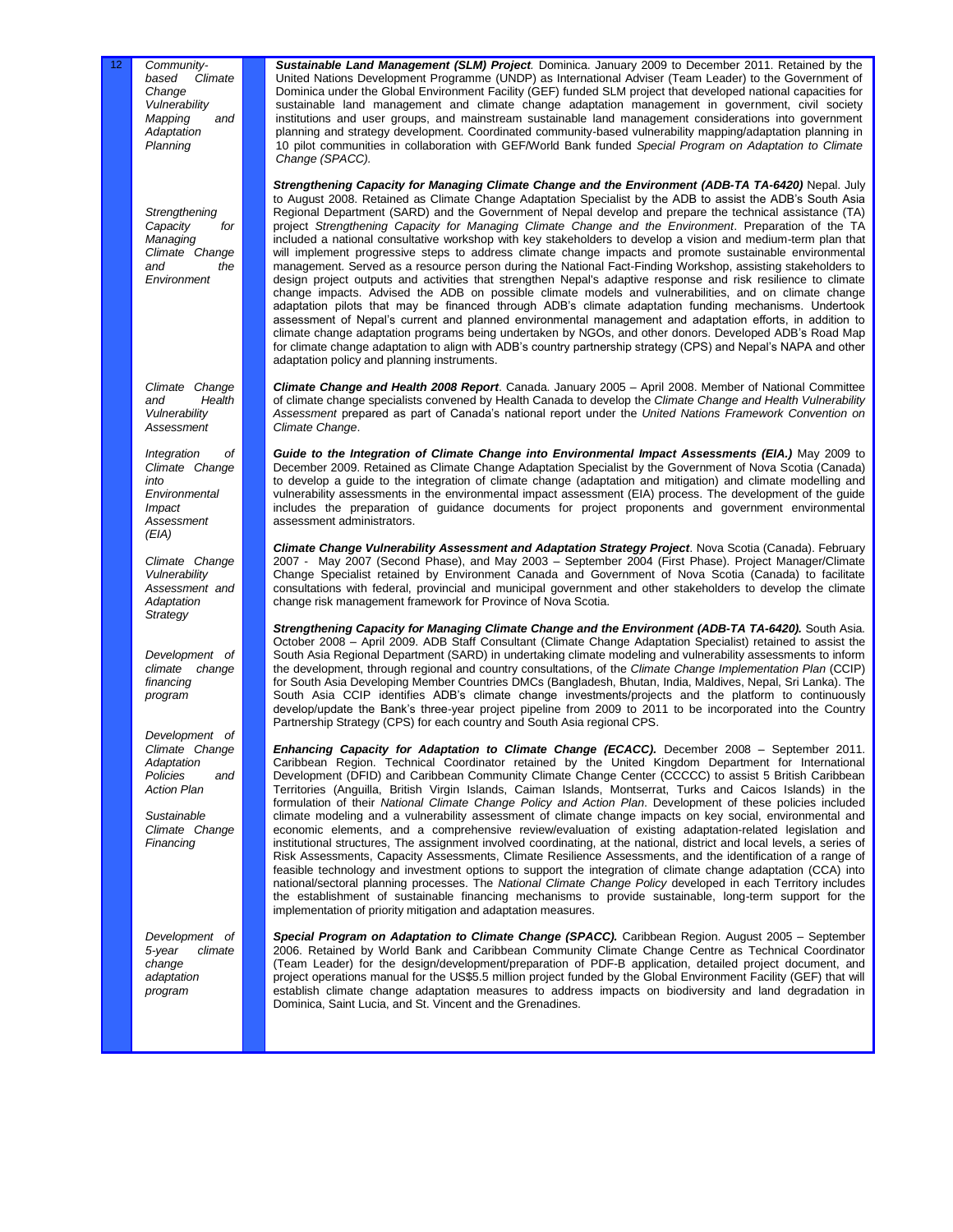*Development of Climate Change Adaptation Policies and Action Plan*

*Climate Resilient and Low Carbon Development in the Tourism Sector*

*Climate change mitigation and adaptation strategy for the Municipality of Halifax (Canada)*

*Climate Proofing Guide for Danish overseas missions* 

*Guidelines for Natural Hazards Assessments including climate change risks.* 

*Development of Climate Change Risk Management Mechanisms in Caribbean Region.* 

*Development of Climate Change (mitigation and adaptation) regulatory framework.* 

*Self assessment of capacities to implement international environmental agreements*

*Caribbean Planning for Adaptation to Climate Change (CPACC) Project.* Caribbean Region. June 2000 – June 2001. Climate Change Specialist retained by the Organization of American States (OAS) to assist 12 participating Caribbean states (Antigua and Barbuda, Commonwealth of the Bahamas, Barbados, Belize, Commonwealth of Dominica, Grenada, Guyana, Jamaica, St. Kitts and Nevis, St. Lucia, St. Vincent and the Grenadines, Republic of Trinidad and Tobago) develop their national *Climate Change Adaptation Policy* on a project funded by the Global Environment Facility (GEF)/World Bank. The development of the national climate change policies included climate modelling and vulnerability assessments, and an evaluation of viable technology and investment options to address priority climate change risks.

*Caribbean Carbon Neutral Tourism Project***.** January 2008 to June 2009. Retained by the Caribbean Community Climate Change Center to develop the US\$1.25 million "Caribbean Carbon Neutral Tourism Project" funded by the Inter-American Development Bank (IADB) under the Sustainable Energy and Climate Change Initiative (SECCI). The Project supports: (a) assessment of the carbon footprint of tourism sector and evaluation of appropriate technologies to reduce its footprint; (b) identification/development of financial mechanisms to establish carbon neutrality for Caribbean tourism; (c) development of program to access Climate Investment Fund (CIF) for integrating climate resilience within tourism sector.

"*CLIMATE-SMART***" program**. City of Halifax, Canada. September 2003 – September 2006**.** Technical Director for program that developed climate change mitigation and adaptation strategy for the City of Halifax (Canada) to mainstream climate change considerations into the operational and business activities of the municipality (population 400,000), on a project funded by Canada Climate Change Adaptation Fund. Undertook climate modeling and vulnerability assessment, together with an evaluation of technical options and costs for addressing impacts from severe storms to overhead electricity and communication lines. Project promoted as model for cities.

*Climate Change Strategy*. Denmark. March 2005 – July 2005. Climate Change Specialist retained by Danish International Development Agency (DANIDA) to develop a Guide to the integration and mainstreaming of climate change considerations (mitigation and adaptation) into Danish foreign assistance programs/projects, in accordance the 2004 European Union (EU) Policy Directive.

*Guide for Natural Hazards Impact Assessments (NHIA) project.* Caribbean Region. September 2003 – September 2004**.** Assisted the Caribbean Disaster Mitigation Office of the Caribbean Development Bank (CDB) to develop guidelines for Natural Hazards Impact Assessments (NHIA) that provide for the integration of climate change into the Bank's program development and environmental impact assessment process.

*Adapting to Climate Change (ACCC)* **project**. Caribbean Region. October 2001 – October 2004. Co-Principal of Executing Agency responsible for the design/implementation/evaluation of the US\$2 million project funded by Canadian International Development Agency (CIDA) that supported development of integrated planning/management strategies for cost-effective adaptation to the impacts of global climate change in twelve participating Caribbean countries. The project constituted an integral co-funding component of the US\$10 million "Mainstreaming Adaptation to Climate Change" project funded by the Global Environment Facility (GEF)/World Bank. ACCC facilitated the transformation of the Regional Project Implementation Unit (RPIU) into a legal regional entity for climate change (*Caribbean Community Climate Change Centre*). The following activities were executed: (a) Project design and business plan development for regional climate change centre; (b) Climate change public education/outreach; (c) Integration of climate change into physical planning process using a risk management approach; (d) Strengthening regional technical capacity, in partnership with the Caribbean Institute for Meteorology and Hydrology (CIMH), the University of the West Indies (Scenario Projection and Establishment of Climate Change Master's Programme), and the Caribbean Environmental Health Institute, (f) enhance association between Caribbean and South Pacific small island States; (g) Integration of adaptation planning in environmental assessments; (i) Implementation strategies for adaptation in the water sector; (j) formulation of adaptation strategies to protect human health and for agriculture/food security; (k) Fostering of collaboration/cooperation with non-CARICOM countries – including the development of the *Enhancing Capacity for Adaptation to Climate Change* (ECACC) program).

*Offshore Dispoal Regulations.* Canada. February - April 2008. Retained by Environment Canada to undertake comprehensive review/evaluation of international standards/laws/best practices relating to offshore marine works/dredging/waste disposal/dumping to enhance resilience of marine ecosystem to climate change impacts with emphasis on requirements under *Convention on the Prevention of Marine Pollution by the Dumping of Wastes and Other Matter(London Convention)* and *1996 Protocol to the Convention on the Prevention of Marine Pollution by Dumping of Wastes and Other Matter, 1972.*  Developed recommendations for the revision of Canadian regulatory framework, including measures to control offshore carbon capture and storage (CCS) to accord with the *Risk Assessment and Management Framework for CO<sup>2</sup> Sequestration in Sub-Seabed Geological Structures (CS-SSGS)* developed by International Maritime Organisation (IMO) and the 2006 Amendment to 1*996 Protocol* that regulates the sequestration of CO**<sup>2</sup>** streams from CO**<sup>2</sup>** capture processes in sub-seabed geological formations.

*National Capacity Self Assessment (NCSA) project*. Dominica. March 2005 – December 2005. Retained as Team Leader by the Government of Dominica to undertake the *National Capacity Self Assessment (NCSA)* project funded by the Global Environment Facility and United Nations Environment Program (UNEP). Assisted Dominica in undertaking a self assessment of national capacities to implement international environmental agreements, including: (a) *United Nations Framework Convention on Climate*  Change; and (b) *Kyoto Protocol.*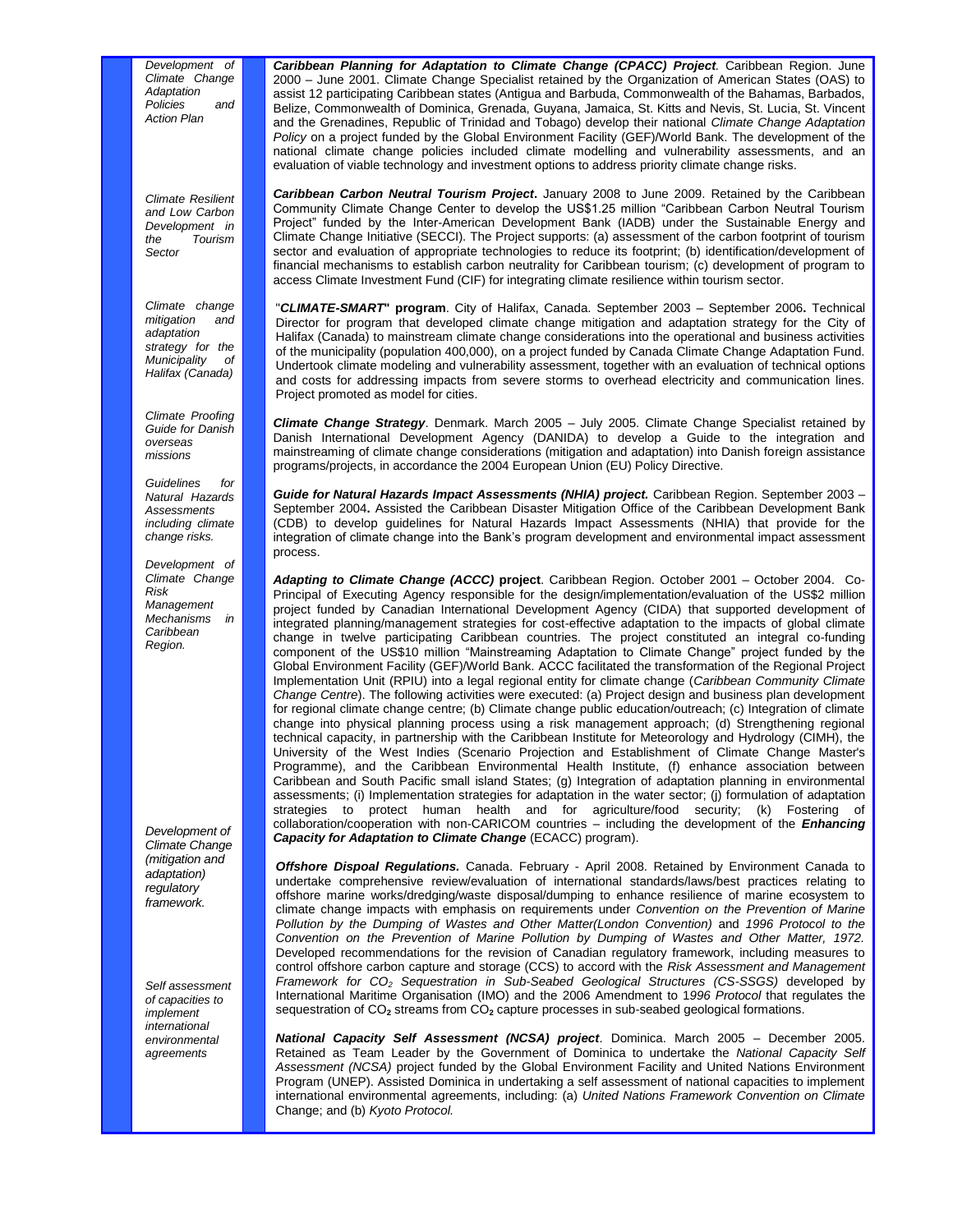## **Other Climate Change Related Assignments**

Self assessment of national capacities to implement international environmental agreements, including *UUNFCCC* and *Kyoto Protocol*

*Development of Guide to climate change economic valuations.* 

Develop policy, institutional and regulatory structure for sustainable environmental management

Develop/ implement the Management Information System (MIS) to manage the regional climate change project.

Develop policy, institutional and regulatory structure for sustainable environmental management

Develop policy, institutional and regulatory structure for sustainable environmental management

Develop policy, institutional and regulatory structure for sustainable environmental management

Develop policy, institutional and regulatory structure for sustainable environmental management

*Strengthened Institutional Framework for Environmental Management.* Caribbean Region. January 2004 – March 2005. Retained as part of technical team contracted by Caribbean Development Bank (CDB) to undertake comprehensive review and evaluation of the legal, policy and institutional framework for environmental management in select Eastern Caribbean States (Dominica, Grenada, Saint Lucia, St. Vincent and the Grenadines) in order to assess national capacities to implement the *St. George's Declaration of Principles for Environmental Sustainability in the OECS,* the *Barbados Program of Action*  and key international/ regional agreements including: (a) *United Nations Framework Convention on Climate Change*; (b) *Kyoto Protocol;* (c) *Convention on Biodiversity;* (d) *Cartagena Protocol on Biosafety;*  (e) *United Nations Convention on Desertification and Land Degradation.* 

*Guide on "Mainstreaming Economic Valuations".* Caribbean Region. January 2003 – June 2003. Retained by the World Bank as part of project preparation activities to develop a guide on "Mainstreaming Economic Valuations" for integration into the Caribbean climate change adaptation project "Mainstreaming Adaptation to Climate Change" that is funded by the Global Environment Facility (GEF).

*Legal and Institutional Strengthening of Environmental Management Project* (ADB TA 4273-COO). Cook Islands. January 2005 – September 2006. Team Leader, Legal and Institutional Strengthening Specialist, Legal Draftsman. Assisted the Cook Islands in the development/drafting of priority environmental legislation, including frameworks to implement various international environmental conventions including the *United National Framework Convention on Climate Change.* Undertook comprehensive policy, legal and institutional review to develop appropriate policy, institutional and regulatory structure for sustainable environmental management.

*Management Information System for Caribbean Climate Change Project.* Caribbean Region, March 2002 – March 2003. Retained by the World Bank as part of project preparation activities to develop and implement the Management Information System (MIS) for the Regional Project Implementation Unit established to manage the "Mainstreaming Adaptation to Climate Change" (MACC) project in the Caribbean region, and provide training to Caribbean Community (CARICOM) Secretariat personnel on World Bank project management, financial management and project reporting procedures.

*Environmental Management Institutional Strengthening***.** Saint Lucia. Aug 2001 – July 2002. Retained by the Canadian International Development Agency (CIDA) as Team Leader to undertake legal, policy and institutional review in St. Lucia of all government agencies involved in environmental and resource management to identify deficiencies and develop a program to provide for the strengthening of national policy, legal and institutional frameworks for environmental management, and implement key international and regional agreements including the *United Nations Framework Convention on Climate Change* and the *Kyoto Protocol.* 

*Sustainable Environmental Management Project.* Jamaica. March 1998 – June 1998. Retained by the Government of Jamaica and the International Development Research Centre (IDRC), the World Bank, and the Commonwealth Secretariat Caribbean Capacity Building for Environmental Management Program, to undertake a comprehensive policy, legal and institutional review and evaluation of all Jamaican laws, policies and programs in the area of environmental and resource management, and sustainable development. Additionally, undertook a review of policy, legal and institutional structures to implement Jamaica's commitments under key international and regional environmental treaties including the *United Nations Framework Convention on Climate Change*.

Urban Growth Management Strategy (ADB TA 2596-VAN). Vanuatu. March 1997 - July 1998. Retained by Asian Development Bank (ADB) to develop/draft Vanuatu's environmental management, urban planning and resource management legislation. The project implemented recommendations in the *National Conservation Strategy*, specifically to review, update, and draft enforceable legislation on water resource, environmental management, and urban planning. The new legislation (which was approved by the Council of Ministers in May 1999), provides for the establishment, powers, duties and functions of the Vanuatu Department of Environment, updates and consolidates Vanuatu's environmental, marine and resource management legislation, and implements key international agreements including the *United Nations Framework Convention on Climate Change.* 

*Environmental Awareness, Legislation and Database Project (ADB TA 2180-FIJ).* Fiji*.* May 1995 – December 1997**.** Retained by the Asian Development Bank (ADB) to draft the marine, environmental and resource management legislation of Fiji. Team Leader for the project, which was undertaken for the Fiji Department of Environment and the Attorney General's Chambers, and which implements recommendations contained in the *National Environment Strategy*, specifically to review, update, and draft enforceable legislation on natural resource and environmental management. Fiji's new environmental legislation *(Environmental Management Act),* which was approved by Parliament in 2003*,* consolidates and update at least fifty-four Acts, implement over twenty three international and regional agreements and treaties (including the *United Nations Framework Convention on Climate Change,* and the *Kyoto Protocol.*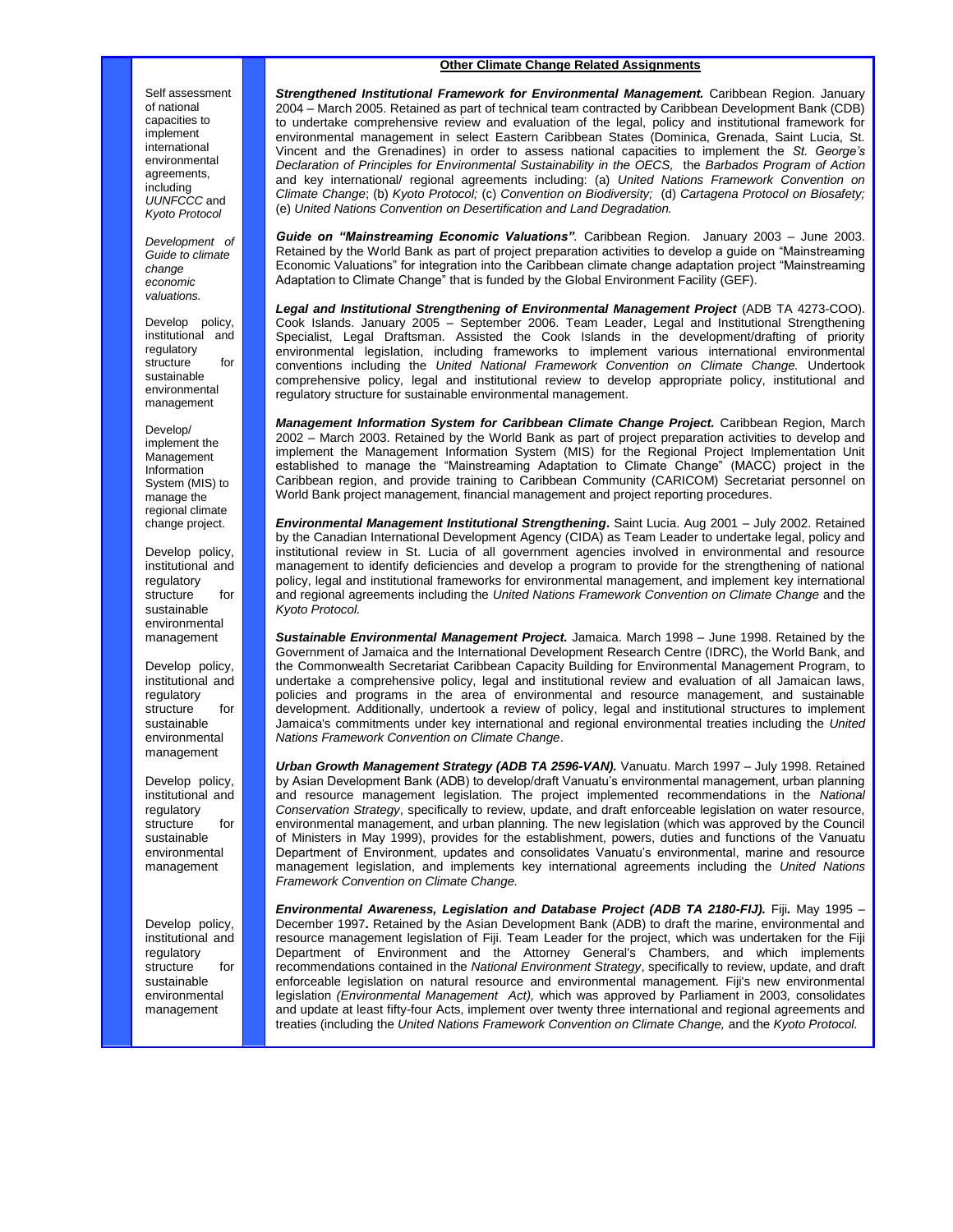o George de Berdt Romilly, *Climate Change Vulnerability and Risk Assessment (CCVRA) – Western Main Road Corridor Project.* Grenada Ministry of Infrastructure Development, Public Utilities, Energy, Transport and Implementation*.* 22nd December 2020.

- o George de Berdt Romilly, S. Thomas, C. Stedman, B. Nation, N. Lawrence, A. Douglas, *Dominica Third National Communications to the United Nations Framework Convention on Climate Chang*e (UNFCCC). Government of Dominica. 20<sup>th</sup> May 2020. See - <https://unfccc.int/documents/227871>
- o George de Berdt Romilly, et al., *Strategic Framework for Climate Change Risk Management in Trinidad and Tobago*. European Union/Government of Trinidad and Tobago. September 2018.
	- George de Berdt Romilly, *Climate Change Risk and Capacity Assessment for Trinidad and Tobago*. European Union/Government of Trinidad and Tobago. October 2017.
- o George de Berdt Romilly, D. Oderson, Amanda Bayer, *Review of Legislation and Policy Relevant to Environmental Management and Sustainable Development in the Context of Climate Change: Situation Analysis.* Government of Trinidad and Tobago/Inter-American Development Bank. 16th February 2015.
- George de Berdt Romilly, Virgin Islands Climate Change Trust Fund Bill 2014, Government of the British Virgin Islands. November 2014. (Enacted by the Virgin Islands House of Assembly on the 24th March 2015.(Se[ehttp://www.bvi.gov.vg/pub/G00714\\_No%2012%20of%202015-](http://www.bvi.gov.vg/pub/G00714_No%2012%20of%202015-Virgin%20Islands%20Climate%20Change%20Trust%20Fund%20Act%202015%202.pdf) [Virgin%20Islands%20Climate%20Change%20Trust%20Fund%20Act%202015%202.pdf\)](http://www.bvi.gov.vg/pub/G00714_No%2012%20of%202015-Virgin%20Islands%20Climate%20Change%20Trust%20Fund%20Act%202015%202.pdf)
- George de Berdt Romilly, *Dominica Climate Change, Environment and Natural Resource Management Bill 2014.* Government of Dominica/UNEP. March 2014.
- George de Berdt Romilly, D. Solofa, S. Bentin, *Samoa Climate Resilience Investment Program (CRIP) Situation Analysis (Policy, Institutional and Legal Framework for a Climate Resilient Samoa).* World Bank/Government of Samoa. 29th January 2013. 354 pp.
- o G.H. de Berdt Romilly, et al, *Papua New Guinea's Strategic Program for Climate Resilience (SPCR).*  Government of Papua New Guinea/Asian Development Bank. October 2012. [https://www.climateinvestmentfunds.org/cif/sites/climateinvestmentfunds.org/files/PPCR\\_4\\_PNG.pdf](https://www.climateinvestmentfunds.org/cif/sites/climateinvestmentfunds.org/files/PPCR_4_PNG.pdf)
- G.H. de Berdt Romilly, Dominica's Low Carbon Climate Resilient Development Strategy and compendium *Strategic Program for Climate Resilience (SPCR)*. Government of Dominica/Climate Investment Funds (CIF). April 2012. See [http://www.climateinvestmentfunds.org/cif/sites/climateinvestmentfunds.org/files/PPCR\\_4\\_Strategic\\_Program\\_f](http://www.climateinvestmentfunds.org/cif/sites/climateinvestmentfunds.org/files/PPCR_4_Strategic_Program_for_Climate_Resilience_Dominica_0.pdf) [or\\_Climate\\_Resilience\\_Dominica\\_0.pdf](http://www.climateinvestmentfunds.org/cif/sites/climateinvestmentfunds.org/files/PPCR_4_Strategic_Program_for_Climate_Resilience_Dominica_0.pdf)
- o G.H. de Berdt Romilly, A. Witheford, *Strategic Program for Climate Resilience (SPCR) in the Kingdom of Tonga*. Climate Investment Funds (CIF). April 2012. See [http://www.climateinvestmentfunds.org/cif/sites/climateinvestmentfunds.org/files/PPCR\\_6\\_Strategic\\_Program\\_f](http://www.climateinvestmentfunds.org/cif/sites/climateinvestmentfunds.org/files/PPCR_6_Strategic_Program_for_Climate_Resilience_Tonga.pdf) [or\\_Climate\\_Resilience\\_Tonga.pdf](http://www.climateinvestmentfunds.org/cif/sites/climateinvestmentfunds.org/files/PPCR_6_Strategic_Program_for_Climate_Resilience_Tonga.pdf)
- o R. Young, G.H. de Berdt Romilly, et al, *Guide to Considering Climate Change in Project Development*. Government <http://www.gov.ns.ca/nse/ea/docs/Development.Climate.Change.Guide.pdf>
- G.H. de Berdt Romilly, *Nepal's Strategic Program for Climate Resilience (SPCR): Priority Planning Process.*<br>
Government of Mepal/Asian Development Bank. July 2010. See Government of Nepal/Asian Development Bank. July 2010. See <http://www.adb.org/sites/default/files/projdocs/2012/44117-012-nep-tacr-01.pdf>
- o G.H. de Berdt Romilly, Lorne S. Clarke, *Copenhagen Conference - A Building Block or A Faltering Step?*  **Journal of Environmental Policy and Law.** (Volume 40, No. 1. pp. 11-17) IOS Press, Netherlands. February 2010. See – [http://iospress.metapress.com/content/e322874141j00637/?p=41d4f33c03b24159b23ec477f221f476&pi=1](http://iospress.metapress.com/content/e322874141j00637/?p=41d4f33c03b24159b23ec477f221f476π=1)
- o P.V. Singh, G.H. de Berdt Romilly, *Climate Change Implementation Plan (CCIP): South Asia.* Asian Development Bank (ADB). Philippines. December 2009.
- G.H. de Berdt Romilly, P.V. Singh, *Nepal: Climate Change Assessment.* Asian Development Bank (ADB). Philippines. May 2009. See - [http://adb.org/Documents/Assessments/Other-Assessments/NEP/Climate-](http://adb.org/Documents/Assessments/Other-Assessments/NEP/Climate-Change-Assessment.pdf)[Change-Assessment.pdf](http://adb.org/Documents/Assessments/Other-Assessments/NEP/Climate-Change-Assessment.pdf)
- o G.H. de Berdt Romilly, *UNFCCC/COP12. Kyoto Protocol/Mop2 – Further Consideration of Challenges.* **Journal of Environmental Policy and Law.** (Volume 37, No. 1. pp 9-17). IOS Press, Netherlands. February 2007.
- o G.H. de Berdt Romilly et al., *Adapting to a Changing Climate in Nova Scotia: Vulnerability Assessment and Adaptation Option* Nova Scotia Government Report (2005): See [http://climatechange.gov.ns.ca/files/02/77/Adapting\\_to\\_a\\_Changing\\_Climate\\_in\\_NS.pdf](http://climatechange.gov.ns.ca/files/02/77/Adapting_to_a_Changing_Climate_in_NS.pdf)
- G.H. de Berdt Romilly et.al, *Guide to the Integration of Climate Change Adaptation into the Environmental Impact Assessment Process. –* World Bank/Global Environment Facility (GEF)/Canadian International Development Agency (CIDA). See - <http://200.32.211.67/M-Files/openfile.aspx?objtype=0&docid=2358>
- o G.H. de Berdt Romilly. *Mainstreaming Economic Valuations for Climate Change.* World Bank. Feb. 2003.
- U. O'D Trotz, G.H de Berdt Romilly, J. Clarke. *Climate Change Adaptation Policy: Caribbean Experience.* Paper presented at Seventh Conference of the Parties (COP7) to the United Nations Framework Convention on Climate Change. Marakesh, Morocco. 30th October 2001.